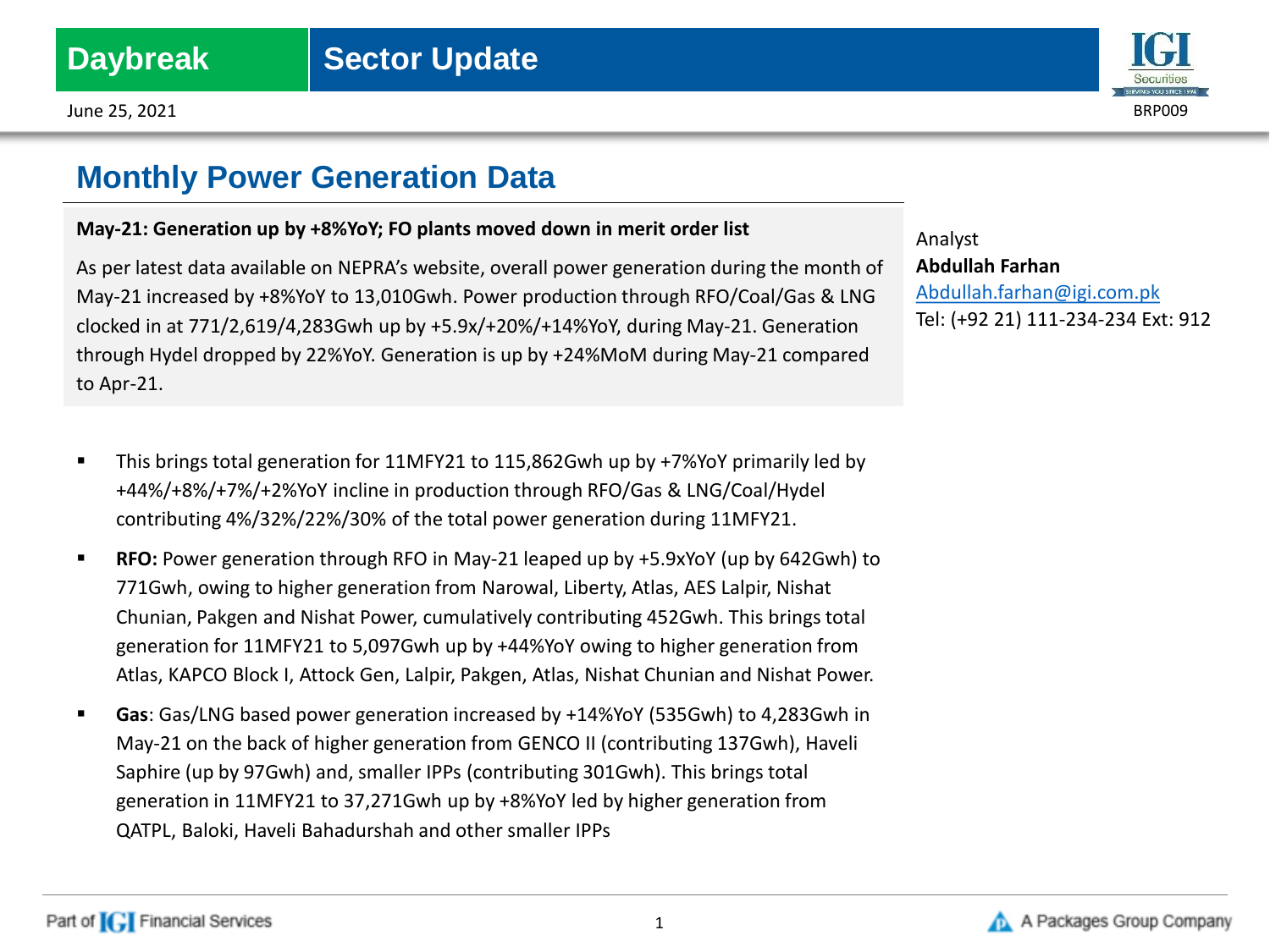

June 25, 2021 BRP009

- **Coal:** Coal based power generation inclined by +20%YoY (430Gwh) to 2,619Gwh during May-21 on the back of higher generation from CPHGC, Coal Fired Power Plant and Engro PowerGen Thar (up by 623Gwh) while generation from Port Qasim declined during the month of May-21. For 11MFY21 generation is up by +7%YoY to 24,958Gwh led by higher generation from CPHGC and Coal Fired Power Plant (Huaneng Shandong Ruyi Energy (Pvt) Ltd) while lower generation from Engro and Port Qasim.
- **Generation cost on RFO up by +47%YoY to PKR 14.3/Kwh during May-21:** As per NEPRA, power cost on RFO during May-21 is up by +47%YoY (up by +19%MoM) to PKR 14.34/Kwh. However, gas price increased to PKR 7.85/Kwh up by +27%YoY while generation cost through LNG stood PKR 10.05/Kwh, up by +4%YoY or up +2%MoM.
- **FO and LNG plants remained relatively unchanged in merit order list during May-21:** FO and RLNG plants remained mixed in merit order list as cost of generation was up +2%MoM for LNG while FO increased by +19%MoM compared to Apr-21. FO plants moved down due to -2%MoM decline in cost of generation for coal based plants. However, during Jun-21 most of the FO plants moved down the merit order list while some LNG plants also moved down merit order list compared to May-21.
- **Outlook:** As a result increase in prices and depleting gas reserves, FO plants have moved up in the merit order list. RFO plants are likely to remain up in the merit order list as summer approaches while generation through gas is also likely to pick up as demand from domestic sector reduces post winters. Generation through coal is likely to remain strong owing to lowest cost of generation, however, recent spike in coal prices have led to rise in generation cost on coal. LNG based power generation may gain further traction from 2022 onwards as new LNG contract at lower prices comes in to effect.

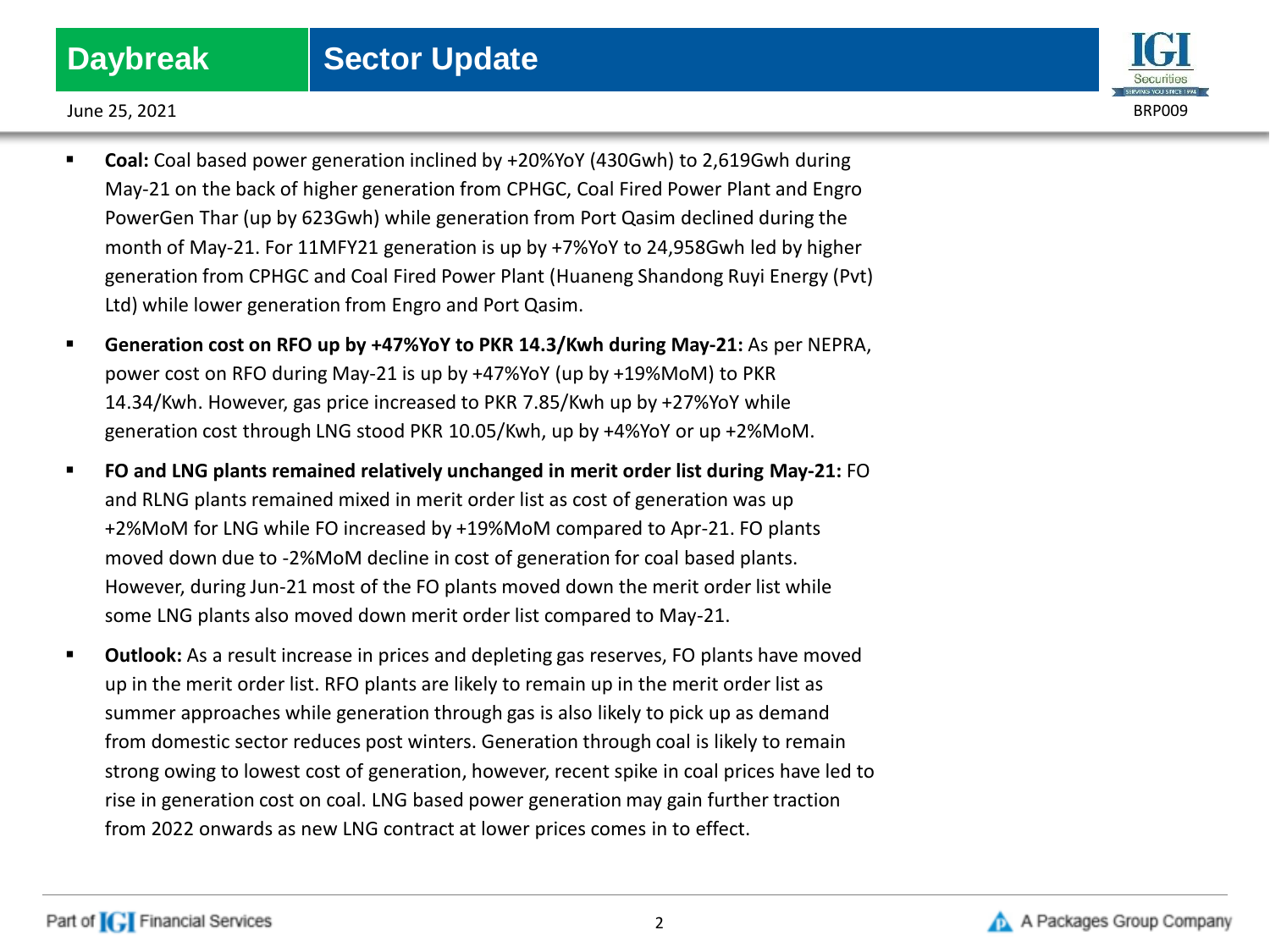



| <b>Exhibit: Power Generation Mix (May-21)</b> |          |          |        |          |            |                |                |       |
|-----------------------------------------------|----------|----------|--------|----------|------------|----------------|----------------|-------|
| <b>GWH</b>                                    | $May-21$ | $May-20$ | YoY    | $Apr-21$ | <b>MoM</b> | <b>11MFY21</b> | <b>11MFY20</b> | YoY   |
| Hydel                                         | 3,465    | 4,457    | $-22%$ | 2,573    | 35%        | 34,581         | 33,883         | 2%    |
| <b>RFO</b>                                    | 771      | 130      | 5.9x   | 148      | 5.2x       | 5,097          | 3,532          | 44%   |
| Gas                                           | 1,454    | 1,014    | 43%    | 1,278    | 14%        | 13,036         | 13,627         | $-4%$ |
| <b>LNG</b>                                    | 2,829    | 2,734    | 3%     | 2,572    | 10%        | 24,235         | 21,005         | 15%   |
| <b>HSD</b>                                    | 20       | 0        | n/m    | 0        | n/m        | 356            |                | 531x  |
| Coal                                          | 2,619    | 2,189    | 20%    | 2,440    | 7%         | 24,958         | 23,397         | 7%    |
| Others                                        | 1,850    | 1,493    | 24%    | 1,471    | 26%        | 13,600         | 13,135         | 4%    |
| Total                                         | 13,010   | 12,017   | 8%     | 10,481   | 24%        | 115,862        | 108,580        | 7%    |

*Source: IGI Research, NEPRA*

## **Exhibit: Cost of generation on FO, Coal, LNG and Gas (According to Data released by NEPRA)**

## **Exhibit: FO Prices (USD/Mton) and Fuel Prices (PKR/Mton)**



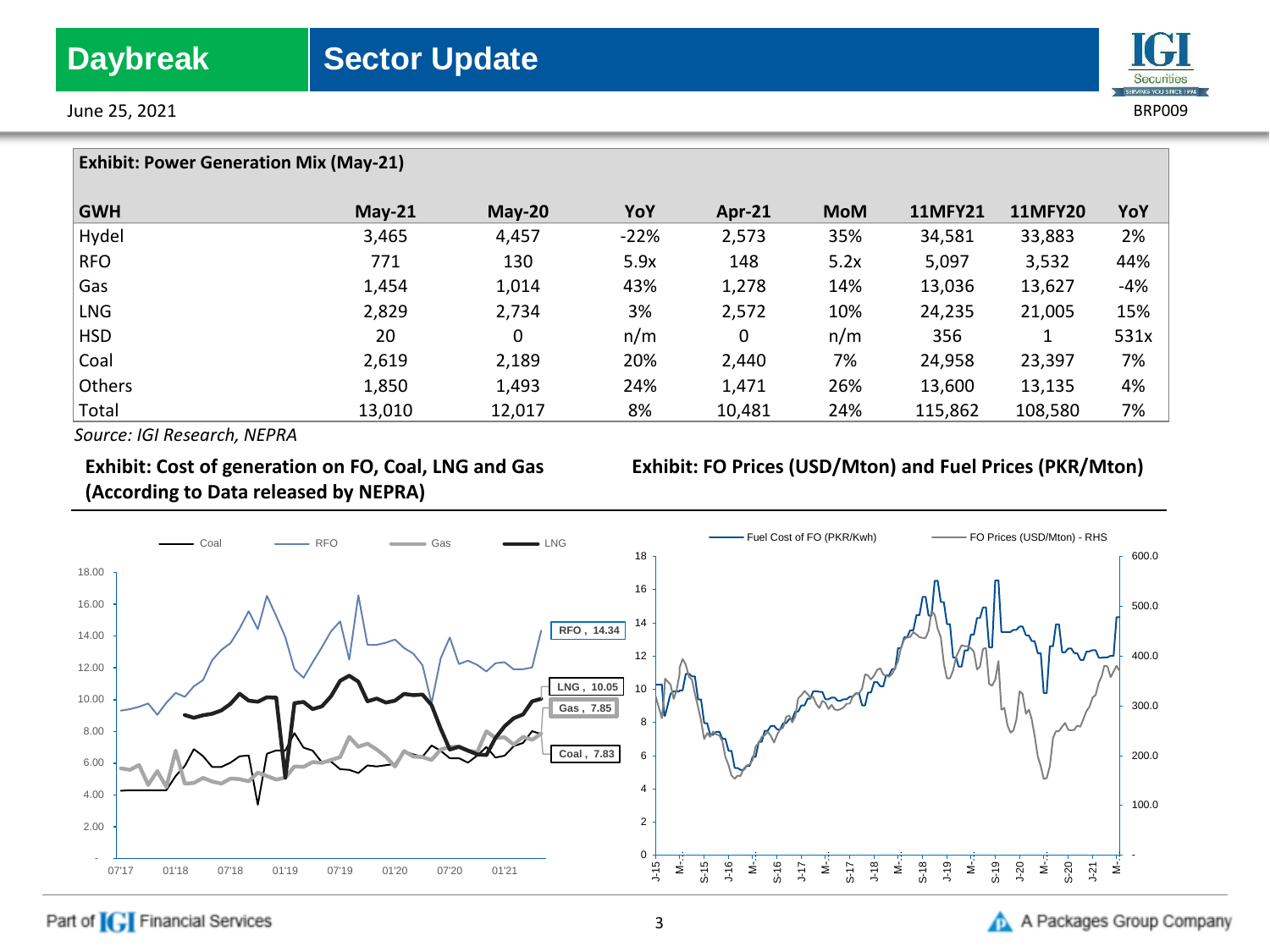## **Daybreak** Sector Update

June 25, 2021 BRP009



**Exhibit: Fuel wise generation mix (%) Exhibit: Fuel wise cost of generation – May-21 (PKR/Kwh)**





### Source: NEPRA, Bloomberg, IGI Research

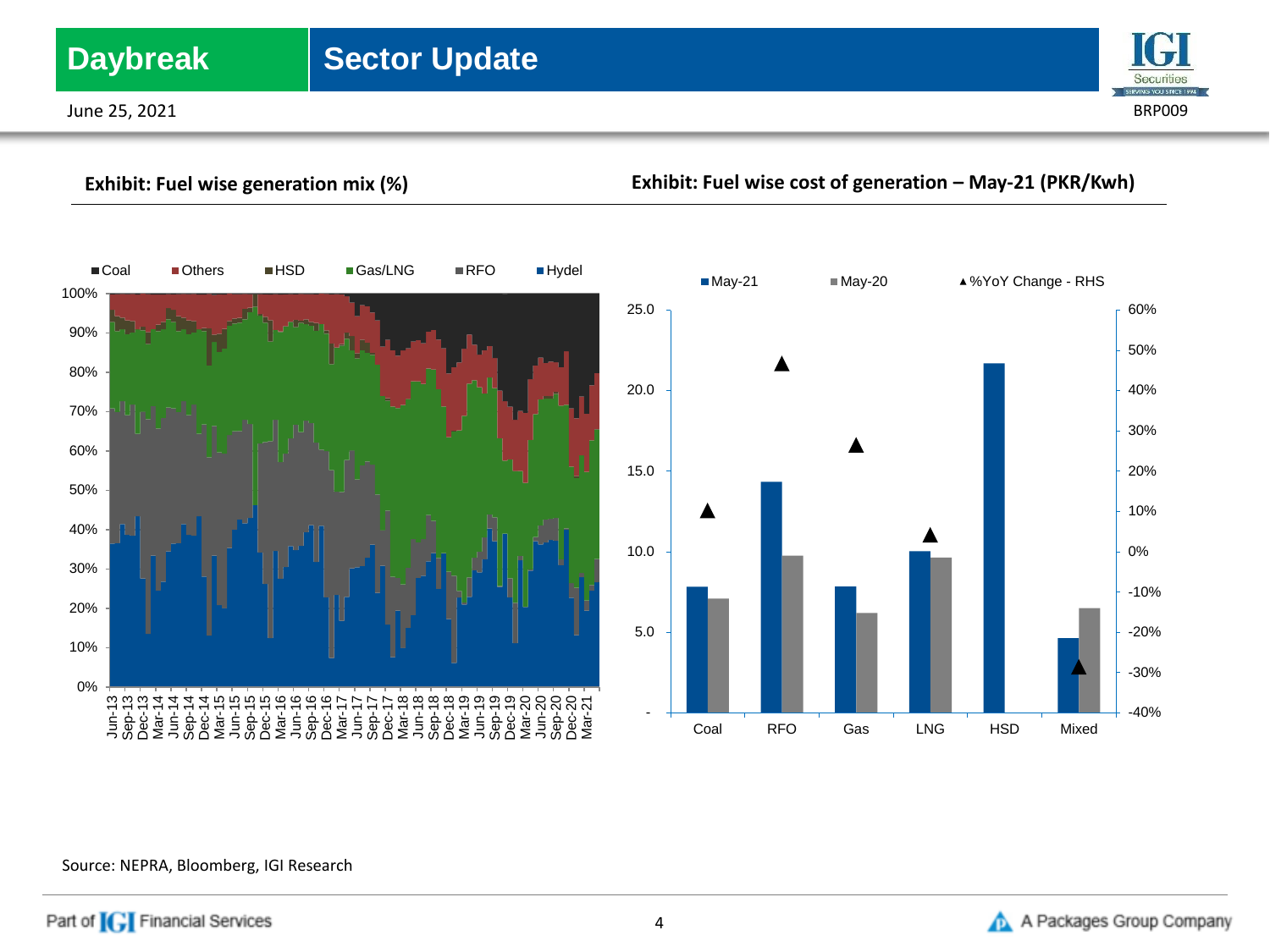June 25, 2021 BRP009



# **Exhibit: Pakistan Merit Order list**

|                    |             |          | <b>Merit Order List</b> |                |                |                                                           |    |    |          |                |                |                  |                |                |                |          |
|--------------------|-------------|----------|-------------------------|----------------|----------------|-----------------------------------------------------------|----|----|----------|----------------|----------------|------------------|----------------|----------------|----------------|----------|
|                    | Fuel        | Capacity |                         |                |                |                                                           |    |    |          |                |                |                  |                |                |                |          |
| Plant              | Type        | (MW)     |                         |                |                | 16-Jun-21 1-Jun-21 21-May-21 16-May-21 1-May-21 16-Apr-21 |    |    | 1-Apr-21 | $Mar-21$       | Dec-20         |                  | Jun-20 Dec-19  | Jul-19         | Dec-18         | $Jul-18$ |
| <b>Hub Plant</b>   | <b>RFO</b>  | 1200     | 79                      | 86             | 90             | 91                                                        | 91 | 92 | 93       | 90             | 96             | 108              | 98             | 82             | 89             | 70       |
| Narowal            | <b>RFO</b>  | 214      | 95                      | 51             | 54             | 54                                                        | 51 | 54 | 55       | 54             | 63             | 86               | 70             | 76             | 70             | 58       |
| Nishat Power       | <b>RFO</b>  | 195      | 53                      | 56             | 51             | 51                                                        | 64 | 53 | 54       | 53             | 65             | 101              | 72             | 70             | 65             | 63       |
| Nishat Chunian     | <b>RFO</b>  | 196      | 80                      | 53             | 57             | 57                                                        | 54 | 51 | 51       | 50             | 66             | 84               | 71             | 66             | 64             | 64       |
| Lalpir             | <b>RFO</b>  | 350      | 96                      | 78             | 99             | 99                                                        | 58 | 60 | 64       | 68             | 54             | 70               | 83             | 81             | 69             | 76       |
| Pakgen             | <b>RFO</b>  | 349      | 94                      | 83             | 97             | 84                                                        | 63 | 62 | 94       | 58             | 64             | 87               | 90             | 79             | 76             | 79       |
| Attock Gen         | <b>RFO</b>  | 156      | 60                      | 68             | 68             | 68                                                        | 67 | 72 | 74       | 72             | 52             | 38               | 24             | 75             | 52             | 68       |
| Kohinoor Energy    | <b>RFO</b>  | 124      | 73                      | 69             | 70             | 70                                                        | 60 | 56 | 59       | 56             | 58             | 79               | 51             | 65             | 66             | 69       |
| Saba Power         | <b>RFO</b>  | 126      | 88                      | 62             | 53             | 53                                                        | 52 | 69 | 68       | 69             | 70             | 89               | 88             | 78             | 71             | 74       |
| Atlas Power        | <b>RFO</b>  | 214      | 47                      | 47             | 49             | 49                                                        | 49 | 52 | 53       | 52             | 60             | 82               | 69             | 68             | 62             | 65       |
| Gulf Powergen      | <b>RFO</b>  | 62       |                         |                |                | ٠                                                         | ÷  |    | $\equiv$ | ÷              | $\equiv$       | 62               | 41             | 43             | 37             | 44       |
| Liberty            | <b>RFO</b>  | 196      | 67                      | 76             | 62             | 62                                                        | 55 | 50 | 50       | 49             | 67             | 63               | 66             | 56             | 61             | 56       |
| <b>CPHGC</b>       | Coal        | 1220     | 5                       | $\overline{4}$ | 4              | 4                                                         | 4  | 4  | 5        | 5              | 5              | $\boldsymbol{9}$ | 6              |                | $\sim$         |          |
| Engro Power Thar   | Coal        | 660      | 3                       | 3              | 3              | 3                                                         | 3  | 3  | 3        | 3              | 3              | 3                | $\overline{3}$ | $\overline{4}$ |                |          |
| Port Qasim         | Coal        | 1320     | $\overline{7}$          | $\overline{7}$ | $\overline{7}$ | $\overline{7}$                                            | 5  | 5  | 4        | $\overline{4}$ | 4              | 8                | 5.             | 6              | $\overline{9}$ | 15       |
| Sahiwal Coal       | Coal        | 1320     | 21                      | 21             | 23             | 23                                                        | 20 | 20 | 20       | 19             | $\overline{7}$ | 19               | $\overline{9}$ | 16             | 24             | 25       |
| QATPL              | <b>RLNG</b> | 1180     | 29                      | 27             | 20             | 20                                                        | 22 | 21 | 21       | 21             | 19             | $\overline{7}$   | 23             | 39             | 33             | 31       |
| Haveli Bahdur Shah | <b>RLNG</b> | 1230     | 20                      | 20             | 18             | 18                                                        | 18 | 18 | 18       | 18             | 16             | 5                | 21             | 36             | 31             | 29       |
| Baloki             | <b>RLNG</b> | 1320     | 24                      | 22             | 19             | 19                                                        | 19 | 19 | 19       | 20             | 17             | 6                | 22             | 38             | 32             | 30       |
| Halmore            | <b>RLNG</b> | 199      | 39                      | 38             | 37             | 37                                                        | 37 | 37 | 37       | 37             | 33             | 13               | 43             | 49             | 40             | 37       |
| Saphire            | <b>RLNG</b> | 203      | 37                      | 37             | 36             | 36                                                        | 36 | 36 | 36       | 35             | 32             | 14               | 42             | 47             | 38             | 35       |
| Saif               | <b>RLNG</b> | 204      | 40                      | 39             | 38             | 38                                                        | 38 | 38 | 38       | 38             | 34             | 15               | 44             | 48             | 39             | 36       |
| Orient             | <b>RLNG</b> | 213      | 36                      | 36             | 35             | 35                                                        | 35 | 35 | 34       | 35             | 29             | 12               | 39             | 45             | 36             | 33       |
| Davis              | <b>RLNG</b> | 10       | 65                      | 70             | 64             | 64                                                        | 68 | 66 | 63       | 65             | 59             | 42               | 86             | 84             | 74             | 67       |
| Rousch             | <b>RLNG</b> | 395      | 48                      | 48             | 44             | 44                                                        | 44 | 44 | 42       | 44             | 40             | 22               | 53             | 54             | 54             | 45       |
| Nandipur           | <b>RLNG</b> | 411      | 42                      | 41             | 39             | 39                                                        | 39 | 39 | 39       | 39             | 35             | 16               | 33             | 42             | 34             | 32       |
| <b>FKPCL</b>       | Gas         | 151      | 57                      | 59             | 55             | 55                                                        | 56 | 57 | 56       | 57             | 49             | 30               | 62             | 65             | 49             | 34       |

Source: NEPRA, Bloomberg, IGI Research

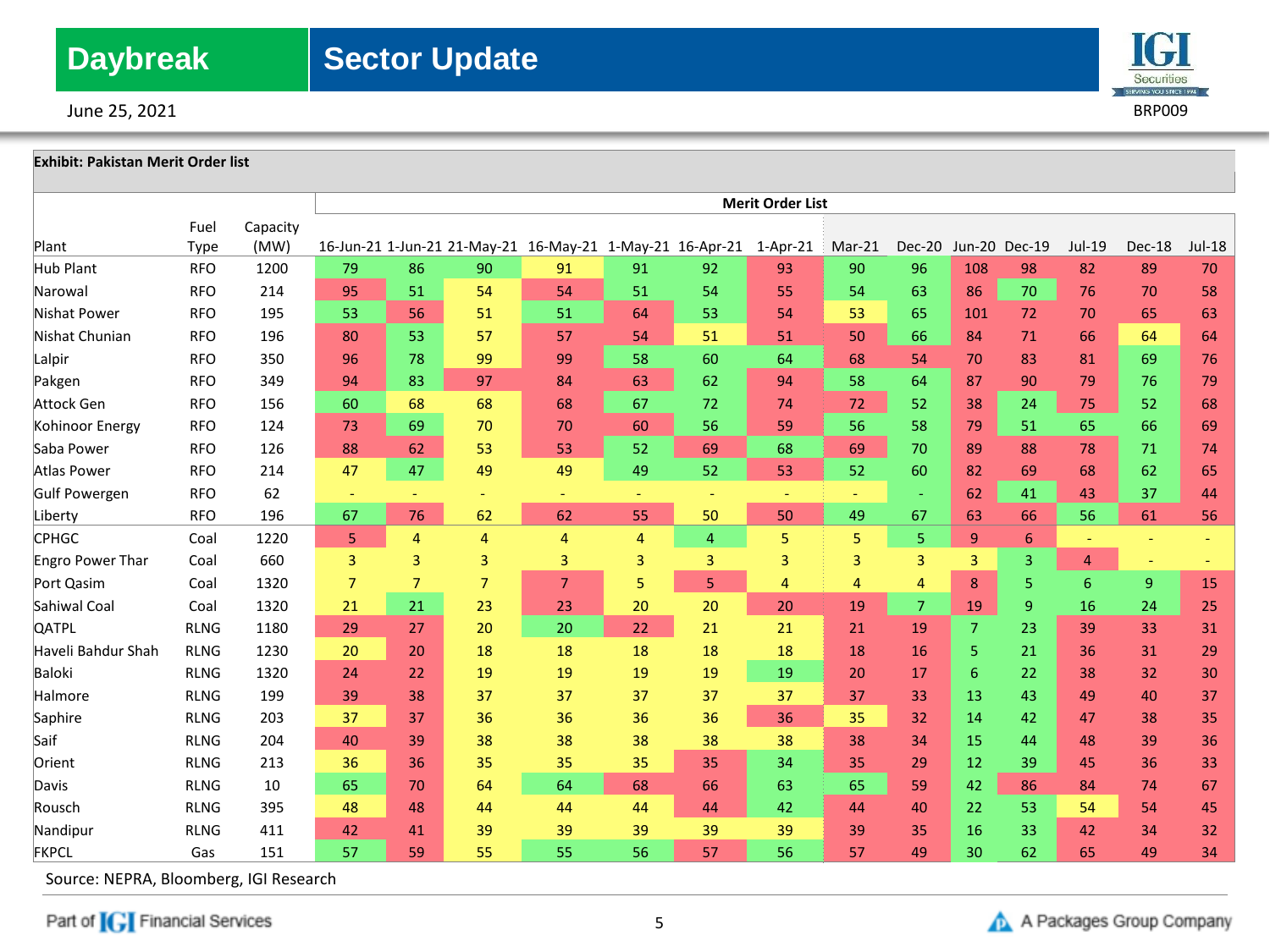June 25, 2021 BRP009

## Securities ERVING YOU SINCE 19

### **Exhibit: Fuel cost of IPPs**

|                    |             |               | Fuel Cost (PKR/Kwh) |       |                                                        |       |       |       |       |          |       |               |               |        |
|--------------------|-------------|---------------|---------------------|-------|--------------------------------------------------------|-------|-------|-------|-------|----------|-------|---------------|---------------|--------|
|                    | Fuel Type   | Capacity (MW) | 16-Jun-21           |       | 1-Jun-2121-May-2116-May-21 1-May-21 16-Apr-21 1-Apr-21 |       |       |       |       | $Mar-21$ |       | Dec-20 Jun-20 | <b>Dec-19</b> | Jul-19 |
| <b>Hub Plant</b>   | <b>RFO</b>  | 1200          | 17.54               | 17.63 | 17.63                                                  | 17.63 | 17.63 | 17.63 | 17.63 | 17.63    | 17.30 | 17.14         | 17.41         | 17.44  |
| Narowal            | <b>RFO</b>  | 214           | 17.29               | 12.07 | 11.73                                                  | 11.73 | 11.96 | 11.96 | 11.96 | 11.96    | 12.47 | 13.08         | 13.74         | 14.95  |
| Nishat Power       | <b>RFO</b>  | 195           | 12.65               | 12.65 | 11.79                                                  | 11.79 | 12.84 | 11.79 | 11.79 | 11.79    | 12.61 | 14.86         | 13.74         | 14.34  |
| Nishat Chunian     | <b>RFO</b>  | 196           | 16.54               | 12.43 | 12.30                                                  | 12.30 | 12.14 | 11.59 | 11.59 | 11.59    | 12.62 | 12.61         | 13.62         | 13.63  |
| Lalpir             | <b>RFO</b>  | 350           | 18.73               | 16.91 | 18.69                                                  | 18.69 | 13.48 | 13.48 | 14.56 | 14.87    | 12.40 | 12.83         | 16.12         | 16.97  |
| Pakgen             | <b>RFO</b>  | 349           | 18.40               | 17.38 | 18.51                                                  | 16.77 | 13.95 | 13.95 | 17.77 | 13.48    | 13.53 | 14.33         | 16.40         | 16.31  |
| Attock Gen         | <b>RFO</b>  | 156           | 13.61               | 14.23 | 14.07                                                  | 14.07 | 13.25 | 14.25 | 14.55 | 14.26    | 11.03 | 8.64          | 8.58          | 14.46  |
| Kohinoor Energy    | <b>RFO</b>  | 124           | 16.13               | 14.80 | 14.66                                                  | 14.66 | 12.80 | 12.32 | 12.80 | 12.56    | 12.56 | 12.60         | 12.10         | 14.18  |
| Saba Power         | <b>RFO</b>  | 126           | 18.26               | 14.75 | 13.05                                                  | 13.05 | 13.05 | 15.08 | 15.08 | 15.08    | 14.05 | 14.68         | 16.36         | 16.06  |
| Atlas Power        | <b>RFO</b>  | 214           | 11.51               | 11.51 | 11.51                                                  | 11.59 | 11.53 | 11.76 | 11.76 | 11.76    | 12.18 | 12.30         | 13.50         | 14.05  |
| Gulf Powergen      | <b>RFO</b>  | 62            | 0.00                | 0.00  | 0.00                                                   | 0.00  | 0.00  | 0.00  | 0.00  | 0.00     | 0.00  | 9.85          | 9.85          | 9.85   |
| Liberty            | <b>RFO</b>  | 196           | 14.88               | 15.57 | 12.91                                                  | 12.91 | 11.99 | 11.38 | 11.38 | 11.38    | 12.57 | 10.52         | 13.12         | 12.84  |
| <b>CPHGC</b>       | Coal        | 1220          | 6.36                | 5.83  | 5.83                                                   | 5.83  | 5.09  | 5.09  | 5.30  | 5.30     | 4.64  | 5.93          | 5.54          | 0.00   |
| Engro Power Thar   | Coal        | 660           | 2.49                | 2.54  | 2.59                                                   | 2.59  | 2.59  | 2.59  | 2.60  | 2.60     | 2.69  | 2.14          | 2.08          | 3.68   |
| Port Qasim         | Coal        | 1320          | 7.01                | 7.01  | 7.01                                                   | 7.01  | 5.80  | 5.80  | 4.91  | 4.91     | 4.43  | 6.11          | 5.09          | 5.46   |
| Sahiwal Coal       | Coal        | 1320          | 9.43                | 9.37  | 9.37                                                   | 9.37  | 9.03  | 9.03  | 8.82  | 8.82     | 6.87  | 7.69          | 6.88          | 7.17   |
| <b>QATPL</b>       | <b>RLNG</b> | 1180          | 9.49                | 9.37  | 8.80                                                   | 8.80  | 8.87  | 8.79  | 8.64  | 8.86     | 7.96  | 5.70          | 9.38          | 10.03  |
| Haveli Bahdur Shah | <b>RLNG</b> | 1230          | 9.40                | 9.28  | 8.72                                                   | 8.72  | 8.78  | 8.70  | 8.56  | 8.78     | 7.88  | 5.65          | 9.25          | 9.89   |
| Baloki             | <b>RLNG</b> | 1320          | 9.47                | 9.35  | 8.78                                                   | 8.78  | 8.85  | 8.77  | 8.63  | 8.85     | 7.94  | 5.69          | 9.37          | 10.02  |
| Halmore            | <b>RLNG</b> | 199           | 11.57               | 11.43 | 10.73                                                  | 10.73 | 10.82 | 10.72 | 10.54 | 10.81    | 9.71  | 6.97          | 11.46         | 12.07  |
| Saphire            | <b>RLNG</b> | 203           | 11.57               | 11.43 | 10.73                                                  | 10.73 | 10.81 | 10.72 | 10.54 | 10.81    | 9.71  | 6.98          | 11.46         | 12.07  |
| Saif               | <b>RLNG</b> | 204           | 11.58               | 11.43 | 10.74                                                  | 10.74 | 10.82 | 10.72 | 10.55 | 10.82    | 9.71  | 6.99          | 11.49         | 12.07  |
| Orient             | <b>RLNG</b> | 213           | 11.58               | 11.43 | 10.74                                                  | 10.70 | 10.82 | 10.72 | 10.55 | 10.82    | 9.71  | 6.98          | 11.49         | 12.07  |
| Davis              | <b>RLNG</b> | 10            | 15.12               | 14.95 | 14.07                                                  | 14.07 | 14.16 | 14.02 | 13.79 | 14.14    | 12.70 | 9.55          | 15.78         | 17.10  |
| Rousch             | <b>RLNG</b> | 395           | 12.75               | 12.59 | 11.82                                                  | 11.82 | 11.91 | 11.80 | 11.61 | 11.91    | 10.69 | 7.69          | 12.65         | 13.69  |
| Nandipur           | <b>RLNG</b> | 411           | 11.74               | 11.59 | 10.88                                                  | 10.88 | 10.97 | 10.87 | 10.69 | 10.96    | 9.84  | 7.08          | 10.52         | 11.38  |
| <b>FKPCL</b>       | Gas         | 151           | 13.25               | 13.08 | 12.29                                                  | 12.29 | 12.38 | 12.27 | 12.07 | 12.38    | 11.09 | 7.99          | 13.14         | 13.06  |

Source: NEPRA, Bloomberg, IGI Research

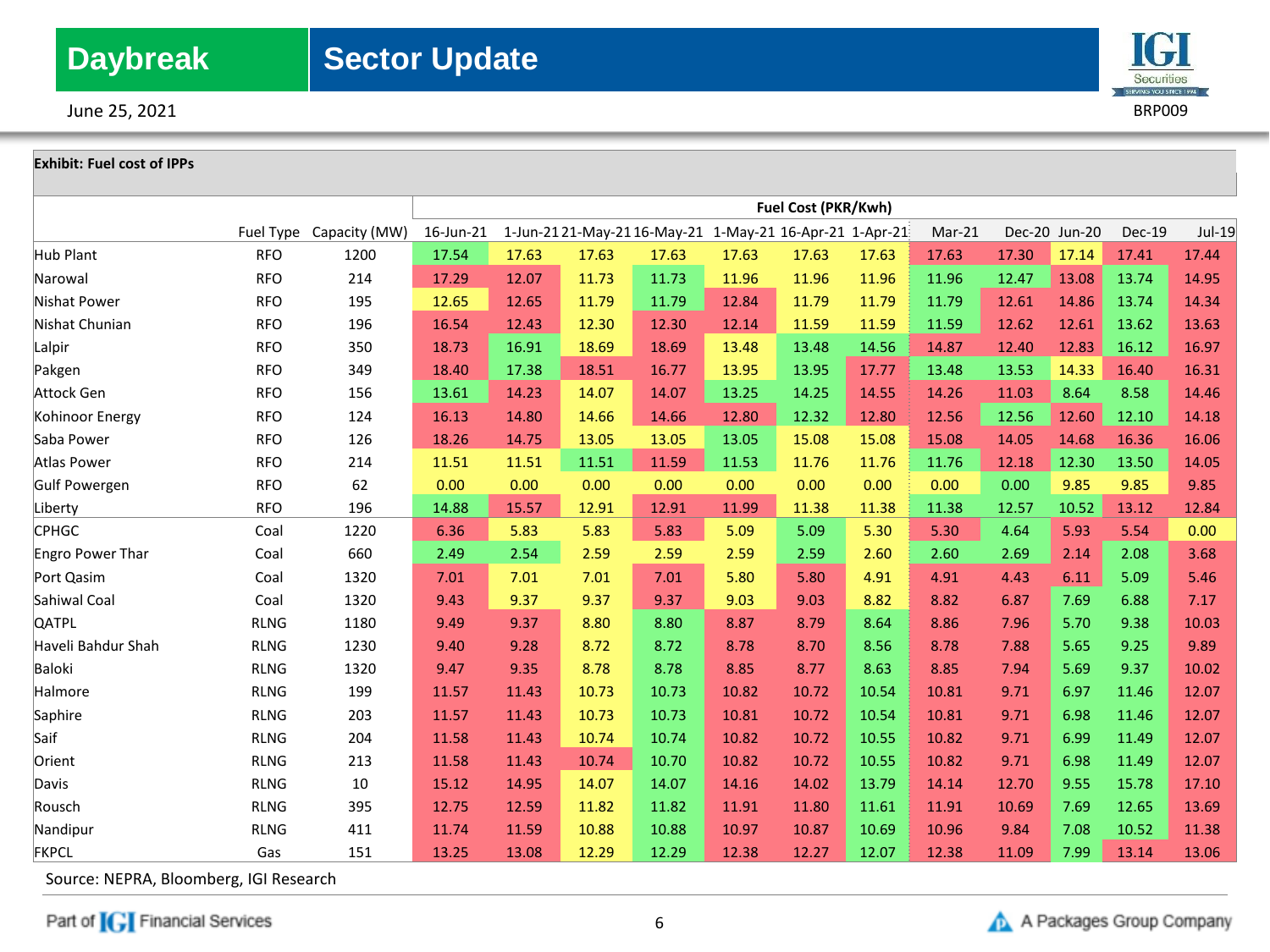## **Important Disclaimer and Disclosures**



June 25, 2021 BRP 009

**Research Analyst(s) Certification:** The Research Analyst(s) hereby certify that the views about the company/companies and the security/securities discussed in this report accurately reflect his or her or their personal views and that he/she has not received and will not receive direct or indirect compensation in exchange for expressing specific recommendations or views in this report. The analyst(s) is principally responsible for the preparation of this research report and that he/she or his/her close family/relative does not own 1% or more of a class of common equity securities of the following company/companies covered in this report.

**Disclaimer:** The information and opinions contained herein are prepared by IGI Finex Securities Limited and is for information purposes only. Whilst every effort has been made to ensure that all the information (including any recommendations or opinions expressed) contained in this document (the information) is not misleading or unreliable, IGI Finex Securities Limited makes no representation as to the accuracy or completeness of the information. Neither, IGI Finex Securities Limited nor any director, officer or employee of IGI Finex Securities Limited shall in any manner be liable or responsible for any loss that may be occasioned as consequence of a party relying on the information. This document takes no account of the investment objectives, financial situation and particular needs of investors, who shall seek further professional advice before making any investment decision. The subject Company (ies) is a client of the IGI Finex Securities Limited and IGI Finex Securities offers brokerage services to subject company (ies) on a regular basis, in line with industry practice. This document and the information may not be reproduced, distributed or published by any recipient for any purpose. This report is not directed or intended for distribution to, or use by any person or entity not a client of IGI Finex Securities Limited, else directed for distribution.

**Rating system:** IGI Finex Securities employs three tier ratings system, depending upon expected total return (return is defined as capital gain exclusive of tax) of the security in stated time period, as follows:

| Recommendation                   | <b>Rating System</b>                                                                                               |
|----------------------------------|--------------------------------------------------------------------------------------------------------------------|
| Buy                              | If target price on aforementioned security (ies) is more than $10\%$ , from its last closing price (s)             |
| Hold                             | If target price on aforementioned security (ies) is in between $-10\%$ and $10\%$ , from its last closing price(s) |
| Sell                             | If target price on aforementioned security (ies) is less than $-10\%$ , from its last closing price (s)            |
| <b>Time Horizon:</b> Dec $-2021$ |                                                                                                                    |

Risk: Investment in securities are subject to economic risk, market risk, interest rate risks, currency risks, and credit risks, political and geopolitical risks. The performance of company (ies) covered herein might unfavorably be affected by multiple factors including, business, economic, and political conditions. Hence, there is no assurance or guarantee that estimates, recommendation, opinion, etc. given about the security (ies)/company (ies) in the report will be achieved.

**Basic Definitions and Terminologies used: Target Price**: A price target is the projected price level of a financial security stated by an investment analyst or advisor. It represents a security's price that, if achieved, results in a trader recognizing the best possible outcome for his investment, **Last Closing:** Latest closing price, **Market Cap.:**  Market capitalization is calculated by multiplying a company's shares outstanding by current trading price. **EPS:** Earnings per Share. **DPS:** Dividend per Share. **ROE:** Return on equity is the amount of net income returned as a percentage of shareholders' equity. **P/E:** Price to Earnings ratio of a company's share price to its per-share earnings. **P/B:** Price to Book ratio used to compare a stock's market value to its book value. **DY:** The dividend yield is dividend per share, divided by the price per share.

IGI Finex Securities Limited **Research Analyst(s)** Research Identity Number: BRP009 © Copyright 2021 IGI Finex Securities Limited